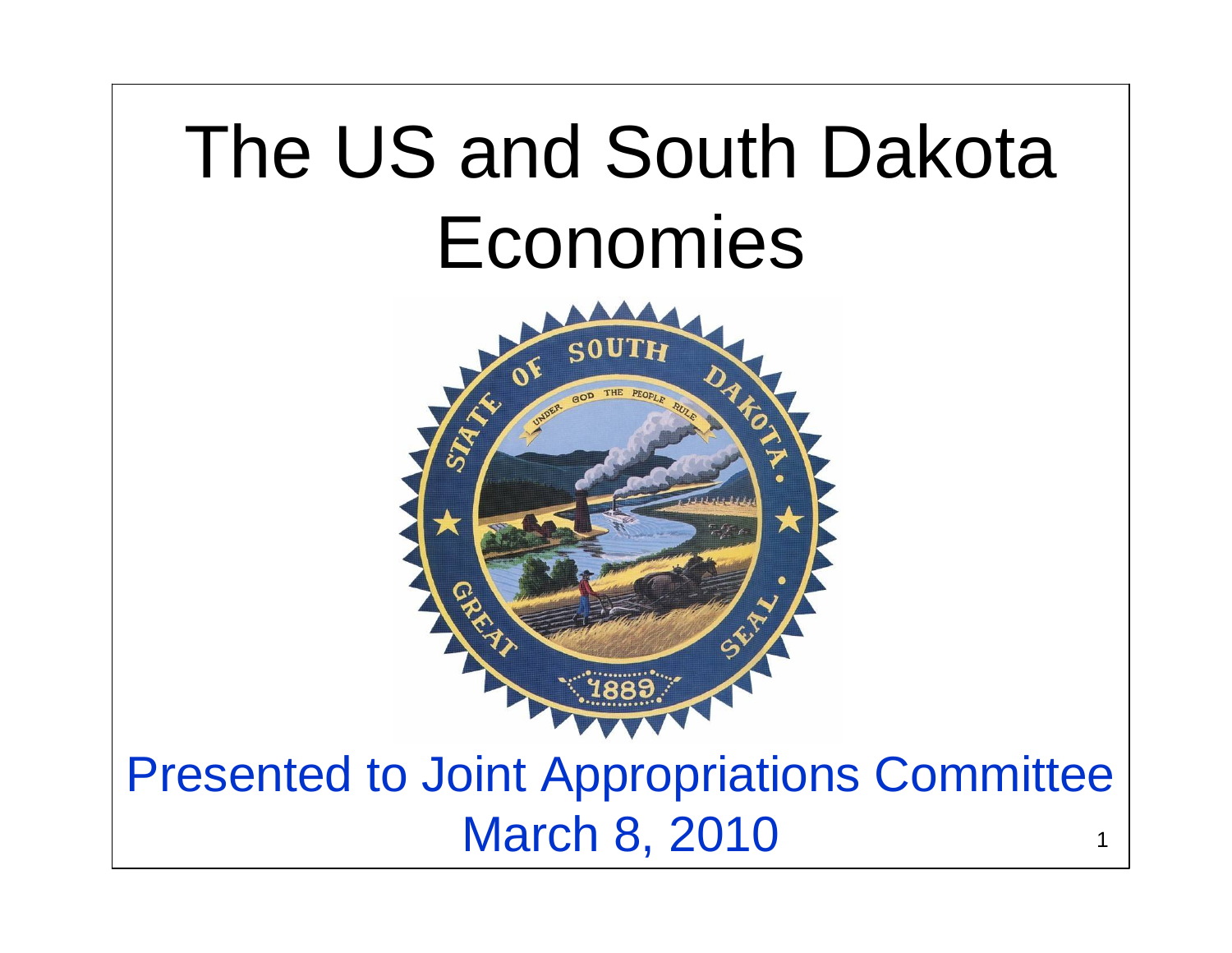## Key Variables used in forecasting and tracking the economy

- Nonfarm Employment
- Unemployment Rate
- Nonfarm Income
- Real GDP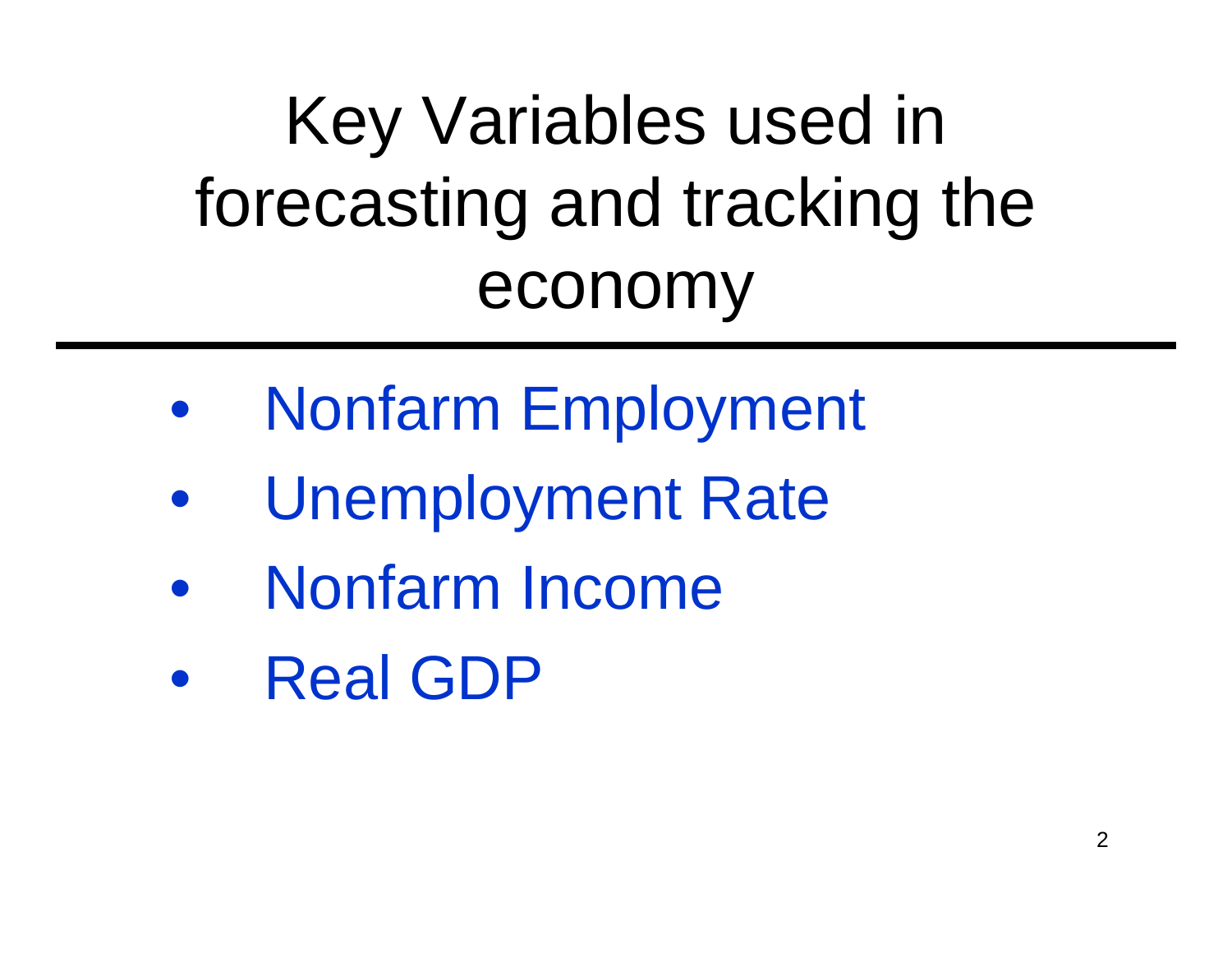## Monthly Y/Y Percent change in Nonfarm Employment SD vs US

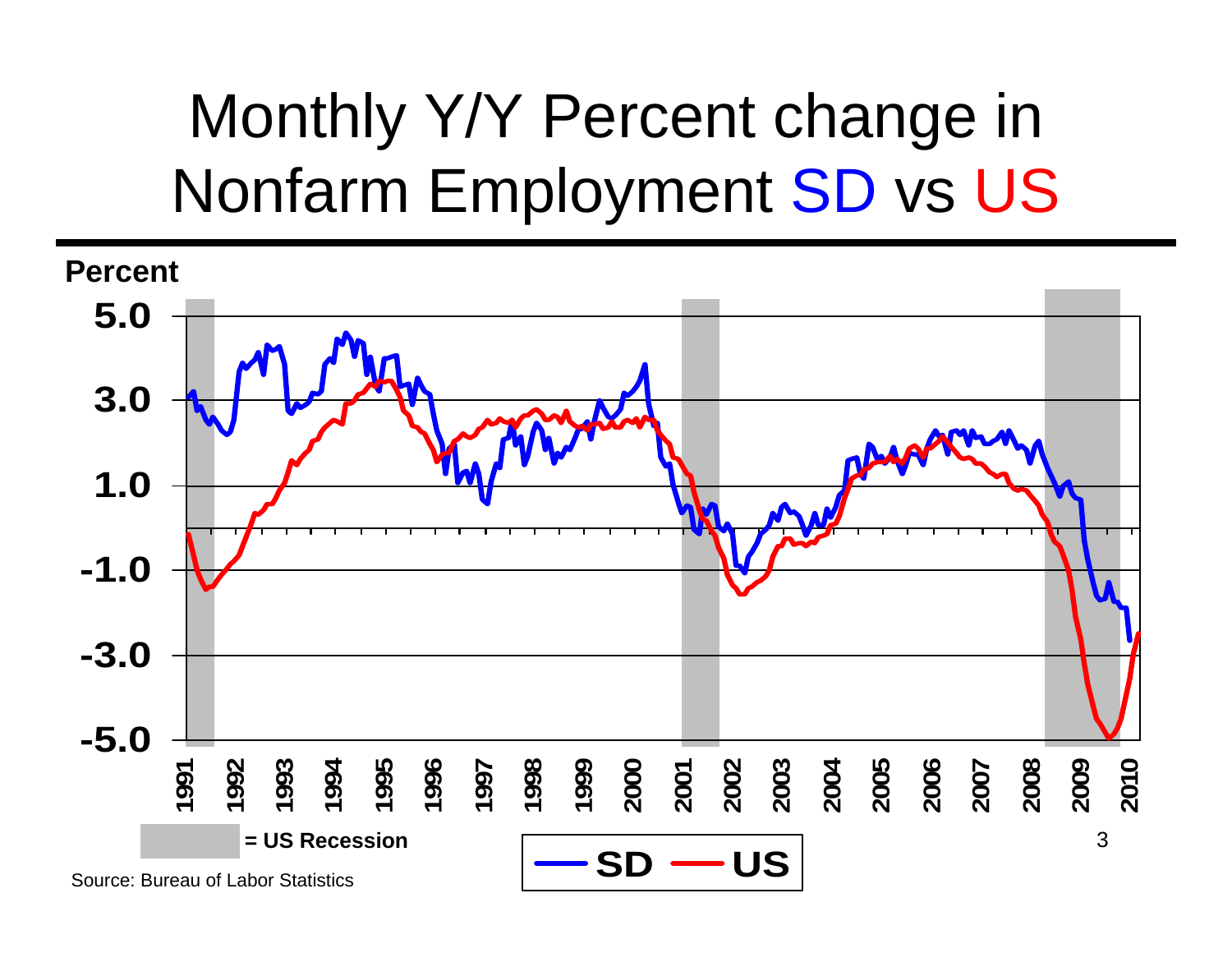#### Unemployment Rates have stabilized SD's rate is still well below the US's



Source: BLS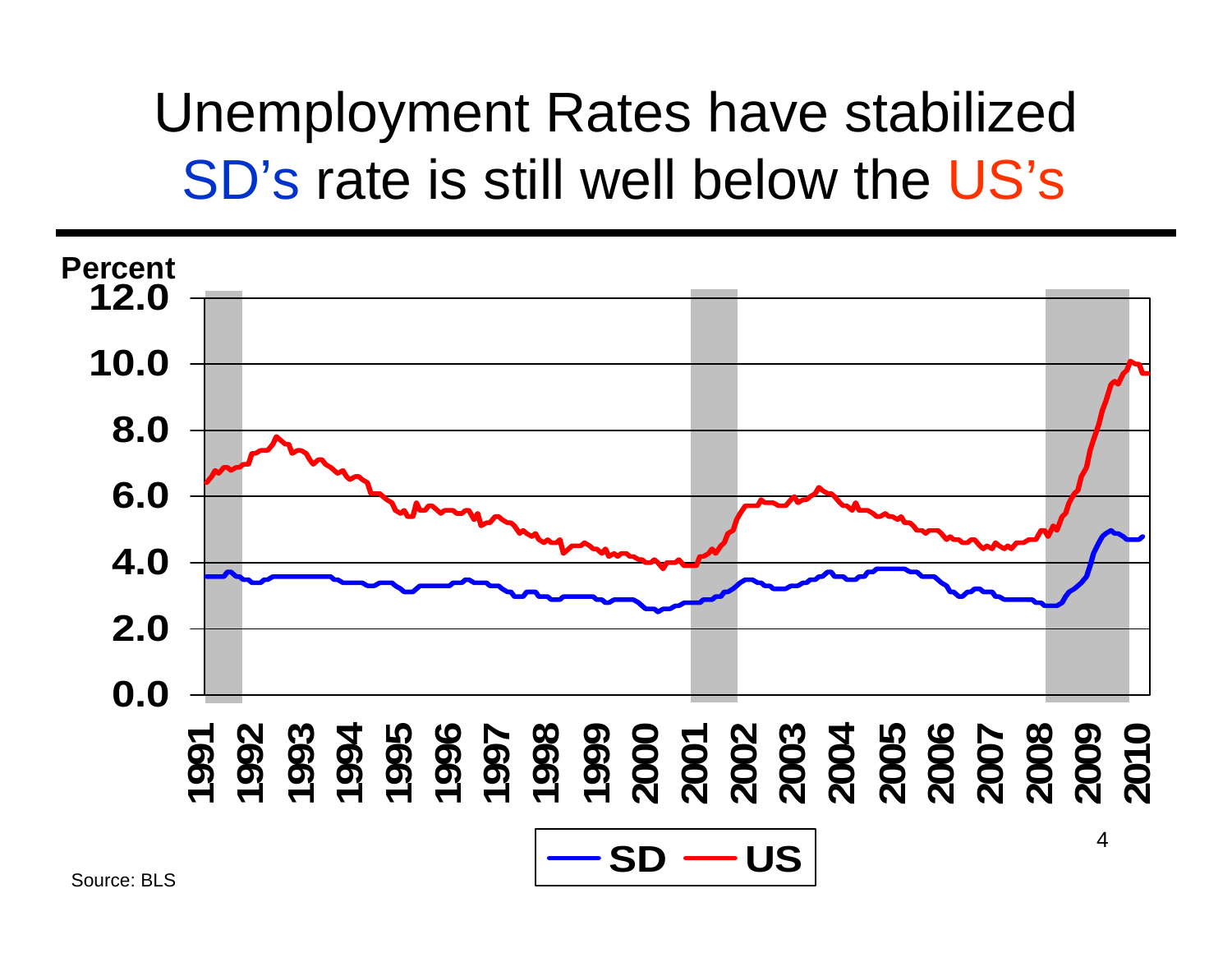## March '09 vs. Nov. '09 vs Feb. '10 Forecast for SD Nonfarm Employment

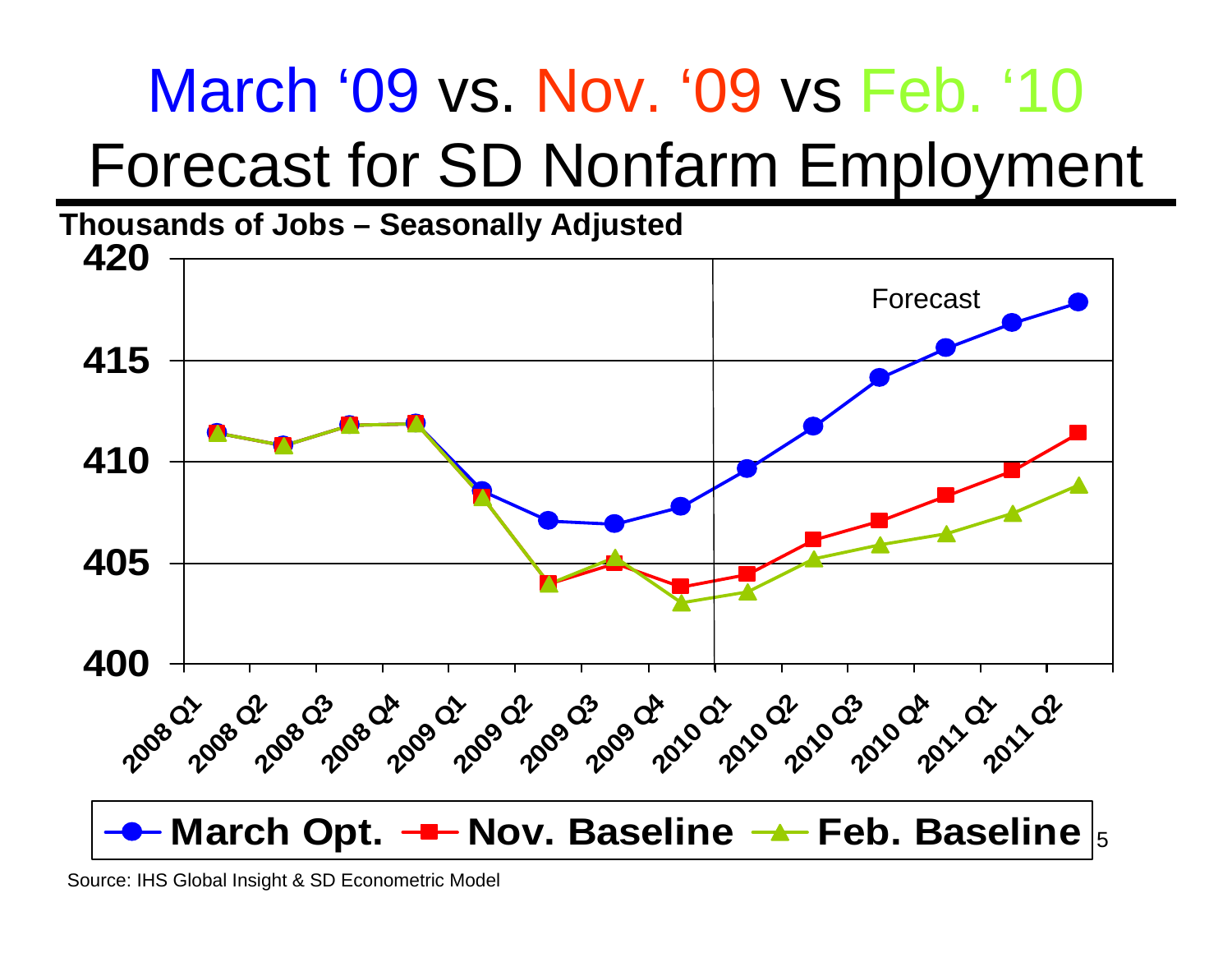#### March '09 vs. Nov. '09 vs Feb. '10 Forecast for SD Nonfarm Income





Source: IHS Global Insight & SD Econometric Model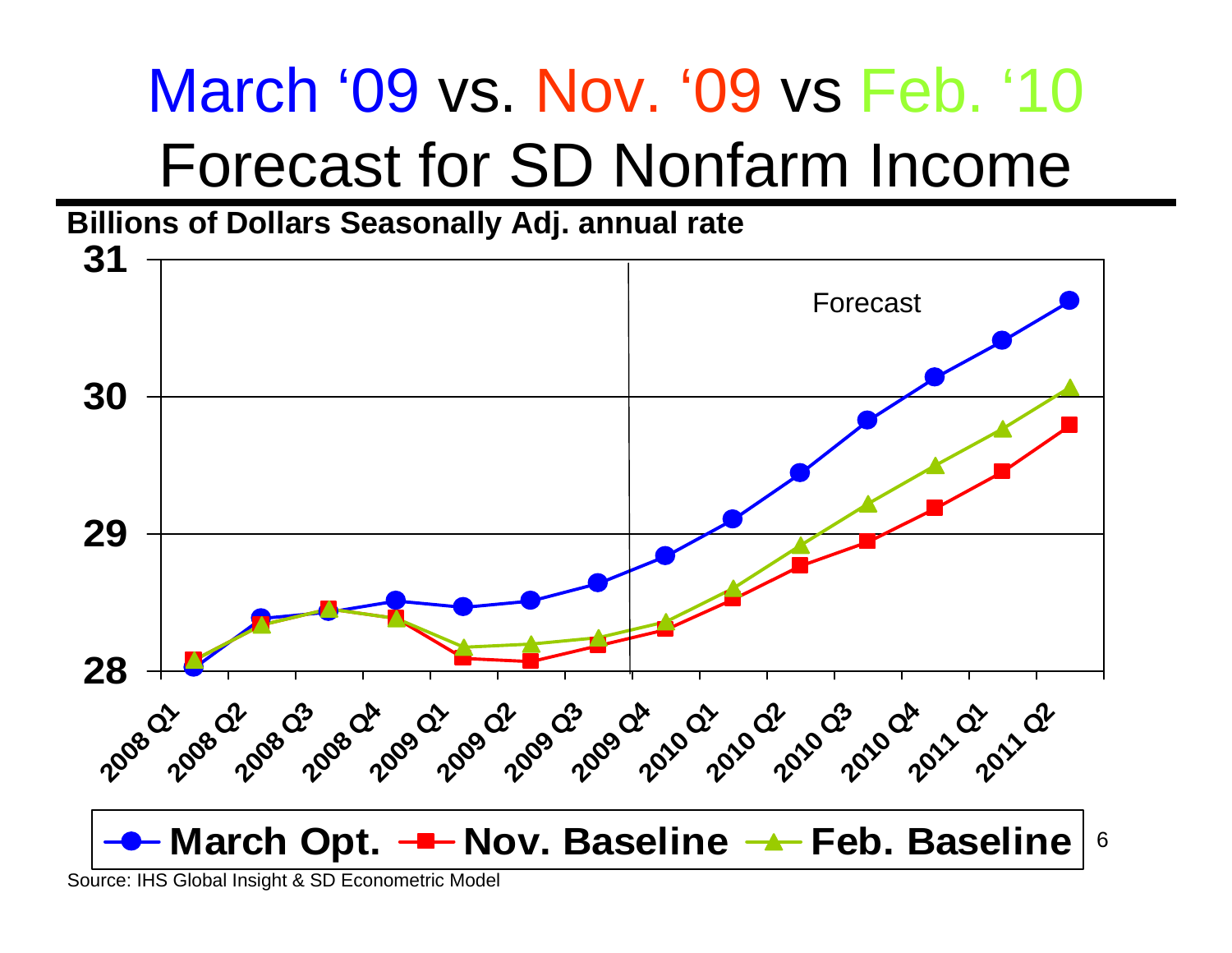#### SD Nonfarm Income Growth forecast to be below average levels

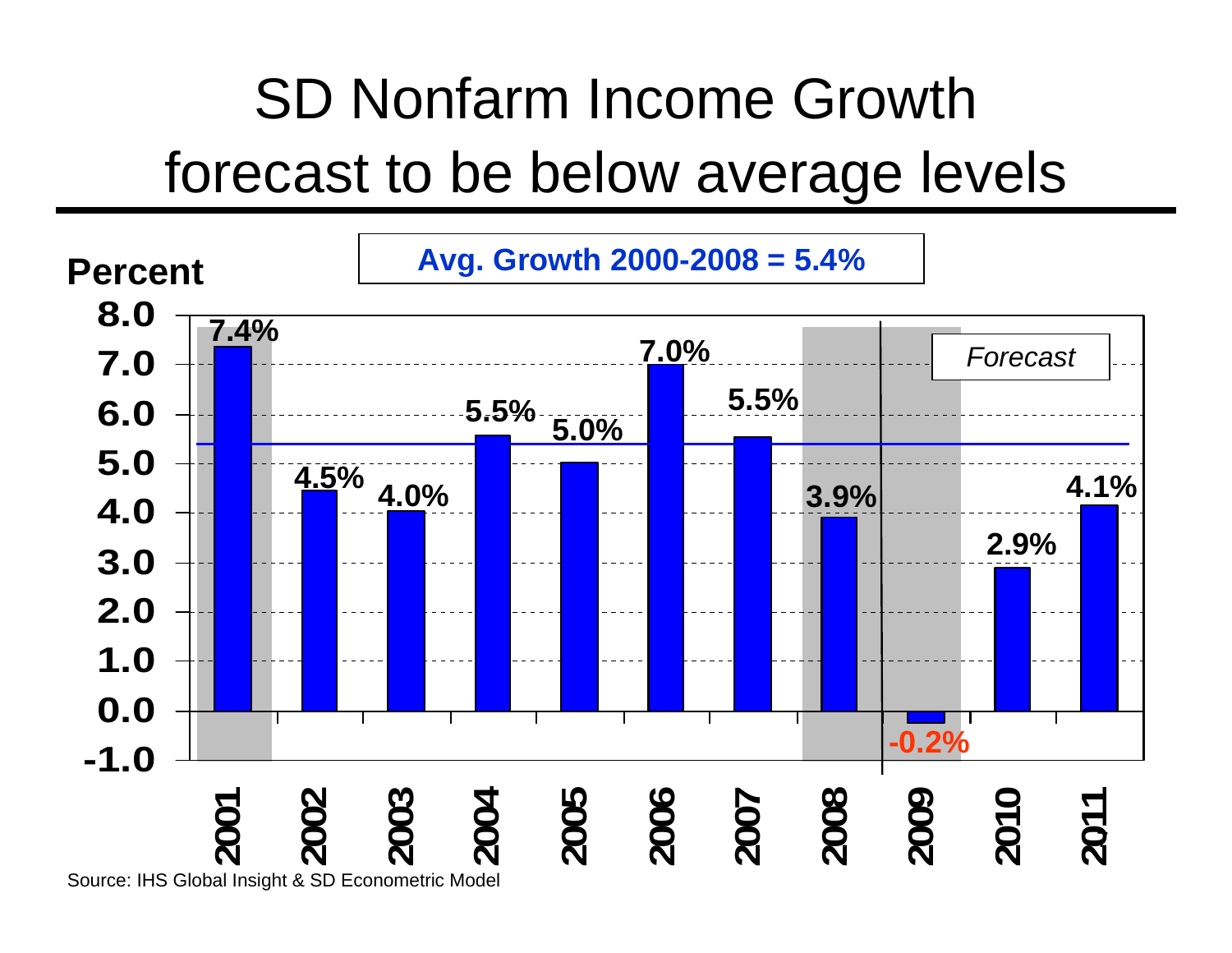#### Global Insight's Forecast for US GDP Growth indicates uncertainty in '10 and '11